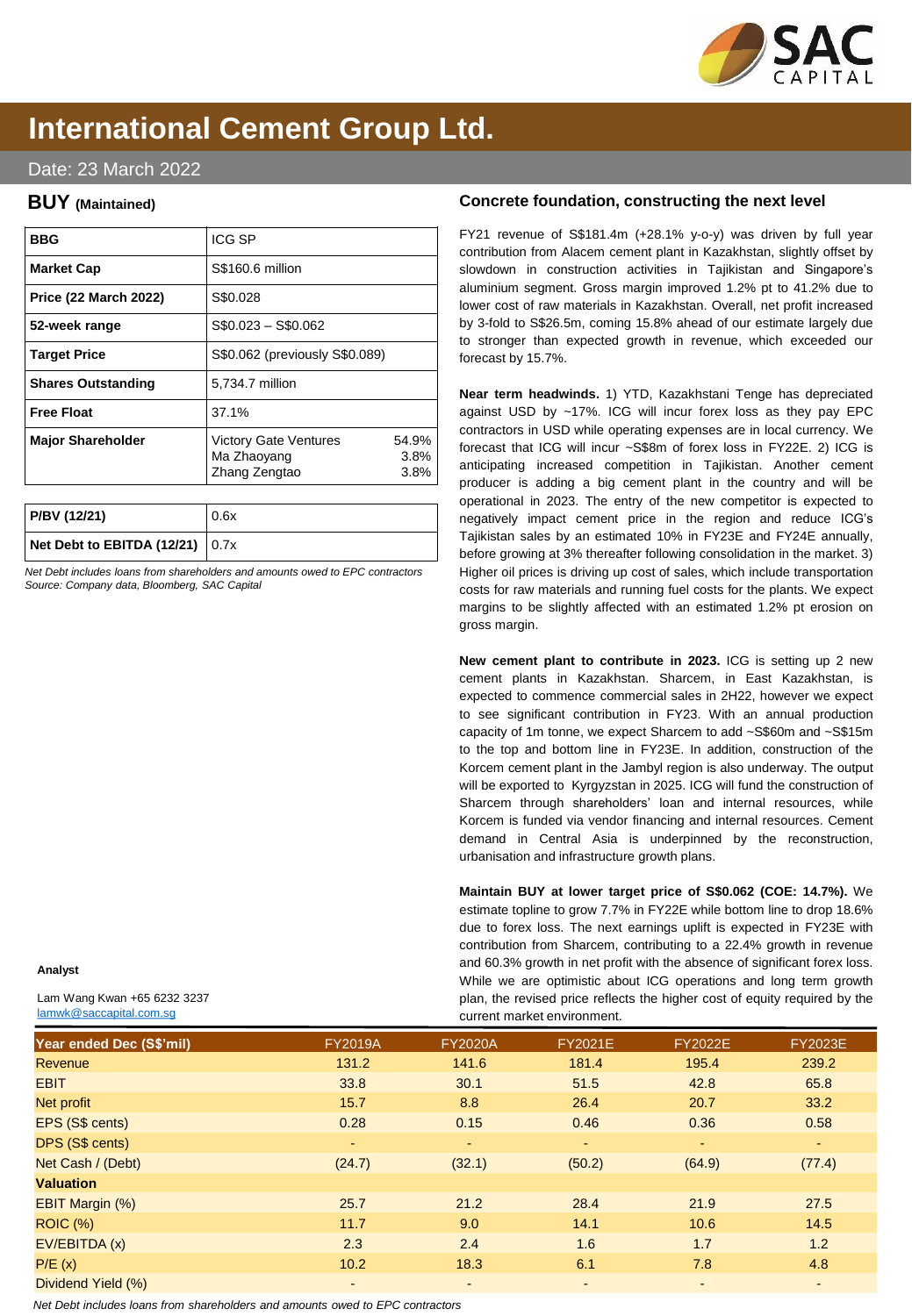

| FYE 31 Dec                        | 2019   | 2020   | 2021    | 2022E   | 2023E   |
|-----------------------------------|--------|--------|---------|---------|---------|
| Revenue                           | 131.2  | 141.6  | 181.4   | 195.4   | 239.2   |
| Cost of sales                     | (80.9) | (85.0) | (106.6) | (117.2) | (139.9) |
| <b>Gross profit</b>               | 50.4   | 56.6   | 74.8    | 78.2    | 99.3    |
| Other income                      | 1.2    | 4.1    | 1.5     | 1.6     | 1.9     |
| <b>Distribution expenses</b>      | (1.5)  | (2.7)  | (3.5)   | (3.9)   | (4.8)   |
| Administrative expenses           | (15.4) | (15.4) | (17.8)  | (21.1)  | (25.8)  |
| Reversal of / (loss               |        |        |         |         |         |
| allowance) on receivables         | 0.5    | 0.2    | 0.1     |         |         |
| Other expenses                    | (1.4)  | (12.7) | (3.6)   | (11.9)  | (4.8)   |
| <b>EBIT</b>                       | 33.8   | 30.0   | 51.5    | 42.8    | 65.8    |
| Finance income                    | 0.2    | 0.0    | 0.0     | 0.0     | 0.0     |
| Finance expenses                  | (0.6)  | (3.9)  | (4.8)   | (4.8)   | (4.8)   |
| Profit before tax                 | 33.4   | 26.2   | 46.7    | 38.0    | 61.0    |
| Income tax expense                | (5.0)  | (7.3)  | (9.3)   | (7.6)   | (12.2)  |
| Profit for the year               | 28.4   | 18.9   | 37.4    | 30.4    | 48.8    |
| Profit/(loss) attributable to:    |        |        |         |         |         |
| <b>Owners of the Company</b>      | 15.7   | 8.8    | 26.4    | 20.7    | 33.2    |
| Non-controlling interests         | 12.7   | 10.1   | 11.0    | 9.7     | 15.6    |
| <b>Basic and diluted earnings</b> |        |        |         |         |         |
| per share (S\$ cents)             | 0.28   | 0.15   | 0.46    | 0.36    | 0.58    |

## **Balance Sheet (S\$'million) Ratios**

| 2019           | 2020           | 2021           | 2022E  | 2023E                    |
|----------------|----------------|----------------|--------|--------------------------|
| 12.4           | 10.1           | 12.4           | 12.7   | 15.3                     |
| 19.5           | 25.5           | 29.4           | 29.6   | 36.2                     |
| 19.9           | 21.1           | 27.2           | 26.6   | 31.8                     |
| 2.0            | 1.2            | 1.2            | 1.3    | 1.6                      |
| 0.4            | 0.4            | ä,             | L,     | $\blacksquare$           |
| 54.1           | 58.3           | 70.2           | 70.2   | 84.9                     |
| 262.5          | 238.7          | 279.4          | 315.5  | 352.7                    |
| 48.8           | 38.9           | 39.7           | 37.0   | 34.2                     |
| 0.1            | 0.1            | 0.1            | 0.1    | 0.1                      |
| 1.6            | ÷.             | 2.6            | 2.6    | 2.6                      |
| 1.3            | 1.4            | 1.1            | 1.1    | 1.1                      |
| 314.3          | 279.1          | 323.0          | 356.4  | 390.8                    |
| 368.5          | 337.4          | 393.2          | 426.6  | 475.7                    |
| $\blacksquare$ | $\blacksquare$ | $\blacksquare$ | ٠      | $\overline{\phantom{a}}$ |
| 58.2           | 42.4           | 44.4           | 46.9   | 56.0                     |
| 0.2            | 3.4            | 2.5            | 3.2    | 3.8                      |
| 0.0            | 0.0            | 0.5            | 0.5    | 0.5                      |
| 58.4           | 45.8           | 47.4           | 50.6   | 60.3                     |
| 15.4           | 14.0           | 36.7           | 36.7   | 36.7                     |
| 21.8           | 28.2           | 25.9           | 40.9   | 55.9                     |
| 8.9            | 10.1           | 10.6           | 10.6   | 10.6                     |
| 0.1            | 0.1            | 0.0            | 0.0    | 0.0                      |
| 46.1           | 52.4           | 73.2           | 88.2   | 103.2                    |
| 276.8          | 276.8          | 276.8          | 276.8  | 276.8                    |
| 1.4            | 2.5            | 4.5            | 4.5    | 4.5                      |
| 0.4            | 0.2            | ÷.             | ÷.     | $\overline{a}$           |
| (14.9)         | (37.0)         | (33.9)         | (33.9) | (33.9)                   |
| (58.7)         | (49.7)         | (23.2)         | (2.5)  | 30.7                     |
| 205.1          | 192.7          | 224.3          | 244.9  | 278.1                    |
| 58.9           | 46.5           | 48.3           | 42.8   | 34.0                     |
| 263.9          | 239.2          | 272.6          | 287.8  | 312.2                    |
| 368.5          | 337.4          | 393.2          | 426.6  | 475.7                    |
|                |                |                |        |                          |

## **Income Statement (S\$'million) Cash Flow Statement (S\$'million)**

| FYE 31 Dec                 | 2019                     | 2020   | 2021   | 2022E                    | 2023E          |
|----------------------------|--------------------------|--------|--------|--------------------------|----------------|
| Profit before tax          | 28.4                     | 18.9   | 37.4   | 30.4                     | 48.8           |
| Depreciation charges       | 6.1                      | 10.7   | 14.6   | 11.5                     | 12.0           |
| Amortisation               | 3.0                      | 2.8    | 2.5    | 2.7                      | 2.7            |
| Finance costs              | 0.6                      | 3.9    | 4.8    | 4.8                      | 4.8            |
| Unrealised exchange loss   | $\overline{\phantom{a}}$ | 9.8    | 2.1    | $\overline{\phantom{a}}$ | $\blacksquare$ |
| <b>Others</b>              | 5.8                      | 7.8    | 5.3    | (0.0)                    | (0.0)          |
| Changes in working capital | 6.4                      | (4.1)  | (14.7) | 3.4                      | (2.4)          |
| Net Cash (used in)/from    |                          |        |        |                          |                |
| operations                 | 50.3                     | 50.0   | 52.0   | 52.8                     | 66.0           |
|                            |                          |        |        |                          |                |
| Purchase of PPE            | (57.5)                   | (26.1) | (58.9) | (22.6)                   | (24.2)         |
| Others                     | 2.4                      | (0.0)  | (1.7)  | 0.0                      | 0.0            |
| Net Cash (used in)/ from   |                          |        |        |                          |                |
| investing                  | (55.1)                   | (26.1) | (60.6) | (22.5)                   | (24.2)         |
| Net change in debt         | 11.8                     |        | 24.4   |                          |                |
| Net change in equity       | 3.2                      |        |        |                          |                |
|                            |                          |        |        |                          |                |
| Dividends paid to NCI      | (6.5)                    | (16.1) | (6.3)  | (15.2)                   | (24.4)         |
| <b>Others</b>              | (4.2)                    | (9.6)  | (7.3)  | (14.8)                   | (14.8)         |
| Net Cash (used in)/ from   |                          |        |        |                          |                |
| financing                  | 4.3                      | (25.8) | 10.8   | (30.0)                   | (39.2)         |

| FYE 31 Dec               | 2019 | 2020 | 2021 | 2022E | 2023E |
|--------------------------|------|------|------|-------|-------|
| Profitability (%)        |      |      |      |       |       |
| Gross profit margin      | 38.4 | 40.0 | 41.2 | 40.0  | 41.5  |
| <b>EBIT Margin</b>       | 25.7 | 21.2 | 28.4 | 21.9  | 27.5  |
| Profit before tax margin | 25.5 | 18.5 | 25.8 | 19.5  | 25.5  |
| Net margin               | 21.6 | 13.3 | 20.6 | 15.6  | 20.4  |
| Liquidity (x)            |      |      |      |       |       |
| Current ratio            | 0.9  | 1.3  | 1.5  | 1.4   | 1.4   |
| Quick ratio              | 0.6  | 0.8  | 0.9  | 0.9   | 0.9   |
| Net Debt to Equity (%)   | 12.1 | 16.7 | 22.4 | 26.5  | 27.8  |
| Valuation (x)            |      |      |      |       |       |
| P/E                      | 10.2 | 18.3 | 6.1  | 7.8   | 4.8   |
| P/B                      | 0.6  | 0.7  | 0.6  | 0.6   | 0.5   |
| Returns (%)              |      |      |      |       |       |
| Return on equity         | 7.9  | 4.4  | 12.6 | 8.8   | 12.7  |
| Return on asset          | 8.6  | 5.4  | 10.2 | 7.4   | 10.8  |

*Net Debt includes loans from shareholders and amounts owed to EPC contractors*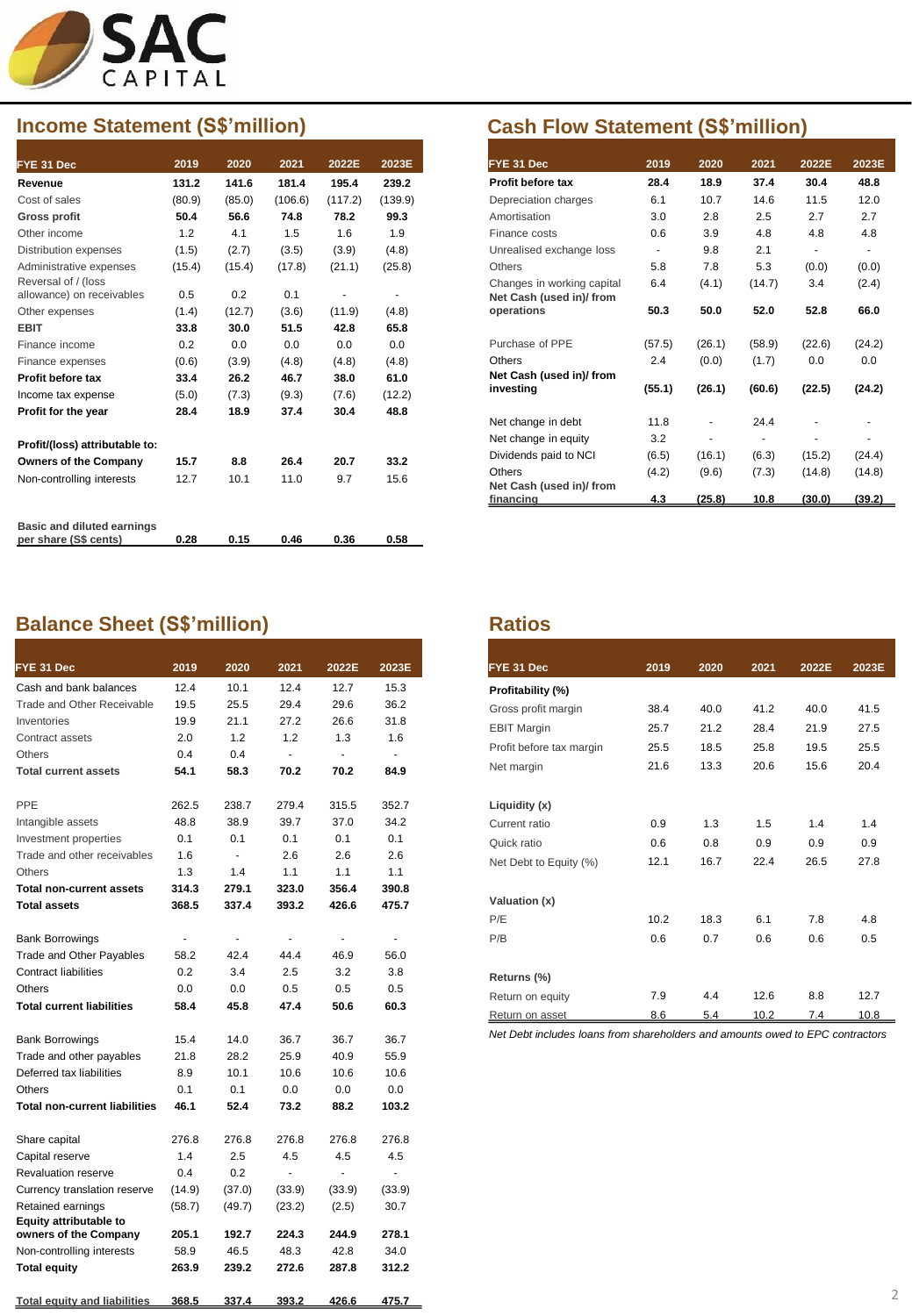

### **DISCLAIMERS AND DISCLOSURES**

This report has been prepared and distributed by SAC Capital Private Limited ("**SAC Capital**") which is a holder of a capital markets services licence and an exempt financial adviser in Singapore.

This report has been prepared for the purpose of general circulation, we have not had regard to the specific investment objectives, financial situation, tax position or unique needs and constraints of any individual person or any specific group of persons and does not purport to be comprehensive or contain all necessary information which a prospective investor may require in arriving at an investment decision. Any prospective purchaser should make his own investigation of the securities and all information provided. Advice should be sought from a financial adviser regarding suitability, taking into account the specific investment objectives, financial situation or particular needs of the person in receipt of the recommendation, before a commitment to purchase is entered into.

This report does not constitute or form part of any offer or solicitation of any offer to buy or sell any securities. This report is confidential and the information in this report shall not be copied or reproduced in part or in whole, and save for the recipient of this report, shall not be disclosed to any other person without the prior written consent of SAC Capital. The distribution of this report outside the jurisdiction of Singapore is also strictly prohibited.

Whereas SAC Capital has not independently verified all the information set out in this report, all reasonable care and effort has been taken to ensure that the facts stated herein are accurate, this report might contain certain forward looking statements and forward looking financial information which are based on certain assumptions and involve known and unknown risks, uncertainties and other factors which may cause the actual results or performance of the subject company to be materially different from those expressed herein. Predictions, projections or forecasts of the economy or market trends are not indicative of the future performance of the subject company. The inclusion of such statements and information should not be regarded as a representation, warranty or prediction with respect to the accuracy of the underlying assumptions of the subject company or that the forecast results will or are likely to be achieved.

Our opinion and facts set out in this report are based on the market, economic, industry and other applicable conditions prevailing as at the date of the preparation of this report. Such conditions may change significantly over a relatively short period of time and we assume no responsibility to update, revise or reaffirm our opinion in light of any development subsequent to the publication of this report, that may or may not have affected our opinion contained herein.

This report contains forward-looking statement which are based on assumptions or forecasts and are subject to uncertainties which may result in the actual result or performance to be materially different from the opinion or facts set out herein. Caution should be exercised in placing undue reliance on such statements. such assumptions or forecasts may change over a relatively short period of time and we assume no responsibility to update, revise or reaffirm our opinion in light of any development subsequent to the publication of this report.

No representation or warranty, expressed or implied, is made and no responsibility is accepted by the company, SAC Capital, or any of their affiliates, advisers or representatives as to the fairness, accuracy, completeness or adequacy of such information or facts, in this report or any other written or oral information made available to any interested party or its advisers and any liability therefore is hereby expressly disclaimed.

SAC Capital and its associates, directors, and/or employees may have positions in the securities covered in the report and may also perform or seek to perform other corporate finance and/or capital markets related services for the company whose securities are covered in the report. SAC Capital and its related companies may from time to time perform advisory services or solicit such advisory services from the entity mentioned in this report ("**Other Services**"). This report is therefore classified as a non-independent report. However, the research professionals involved in the preparation of this report are independent of those possible or actual business relationships as they have not and will not participate in the solicitation or provision of such business.

As at the date of this report, SAC Capital does not have proprietary positions or interests in the subject company, except for:

| <b>Party</b> | <b>Quantum of position</b> |
|--------------|----------------------------|
| Nil          | Nil                        |

As at the date of this report, SAC Capital, has had business relations with the subject company within the past 12 months, as disclosed hereunder:

| <b>Nature of Business Relation</b> | <b>Date of Business Relation</b> |
|------------------------------------|----------------------------------|
| Nil                                | Nil                              |